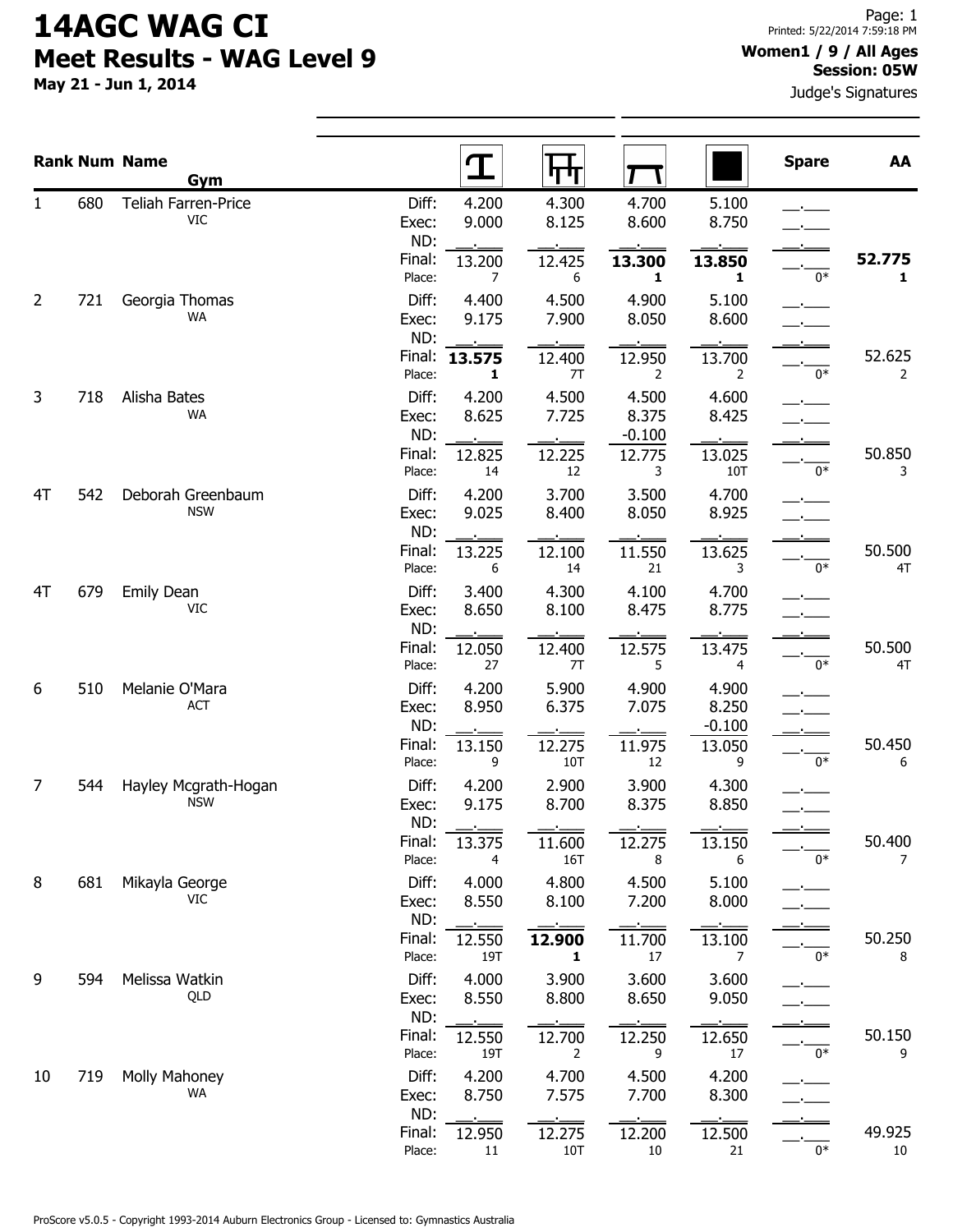May 21 - Jun 1, 2014

|     |     | <b>Rank Num Name</b><br>Gym     |                       |                | <b>ТТ</b>        |                |                            | <b>Spare</b> | AA            |
|-----|-----|---------------------------------|-----------------------|----------------|------------------|----------------|----------------------------|--------------|---------------|
| 11  | 541 | Kata Eglesz<br><b>NSW</b>       | Diff:<br>Exec:<br>ND: | 4.600<br>8.850 | 4.700<br>6.775   | 3.900<br>7.825 | 5.000<br>7.900<br>$-0.100$ |              |               |
|     |     |                                 | Final:<br>Place:      | 13.450<br>2T   | 11.475<br>18     | 11.725<br>16   | 12.800<br>14               | $0*$         | 49.450<br>11  |
| 12T | 546 | Fiona Wallace<br><b>NSW</b>     | Diff:<br>Exec:<br>ND: | 4.200<br>8.525 | 4.700<br>7.425   | 3.900<br>7.450 | 4.500<br>8.525             |              |               |
|     |     |                                 | Final:<br>Place:      | 12.725<br>17   | 12.125<br>13     | 11.350<br>22   | 13.025<br>10T              | 0*           | 49.225<br>12T |
| 12T | 682 | <b>Stacey James</b><br>VIC      | Diff:<br>Exec:<br>ND: | 4.200<br>7.925 | 3.800<br>8.675   | 4.200<br>8.125 | 4.200<br>8.100             |              |               |
|     |     |                                 | Final:<br>Place:      | 12.125<br>26   | 12.475<br>4      | 12.325<br>7    | 12.300<br>24               | $0*$         | 49.225<br>12T |
| 14  | 592 | Angela Lingard<br>QLD           | Diff:<br>Exec:<br>ND: | 4.200<br>8.975 | 3.600<br>7.800   | 3.500<br>8.350 | 3.800<br>8.925             |              |               |
|     |     |                                 | Final:<br>Place:      | 13.175<br>8    | 11.400<br>$20\,$ | 11.850<br>14   | 12.725<br><b>15T</b>       | 0*           | 49.150<br>14  |
| 15  | 720 | Kimberly Morrissey<br><b>WA</b> | Diff:<br>Exec:<br>ND: | 4.200<br>8.550 | 4.500<br>6.800   | 3.800<br>7.850 | 4.700<br>8.375             |              |               |
|     |     |                                 | Final:<br>Place:      | 12.750<br>16   | 11.300<br>23     | 11.650<br>18T  | 13.075<br>8                | $0*$         | 48.775<br>15  |
| 16  | 591 | Leah Everist<br>QLD             | Diff:<br>Exec:<br>ND: | 4.600<br>8.725 | 3.900<br>8.075   | 3.400<br>7.450 | 4.400<br>8.175             |              |               |
|     |     |                                 | Final:<br>Place:      | 13.325<br>5    | 11.975<br>15     | 10.850<br>26   | 12.575<br>19T              | 0*           | 48.725<br>16  |
| 17  | 589 | Sarah Best<br>QLD               | Diff:<br>Exec:<br>ND: | 4.000<br>8.525 | 4.000<br>8.350   | 4.100<br>7.550 | 3.900<br>8.250             |              |               |
|     |     |                                 | Final:<br>Place:      | 12.525<br>21   | 12.350<br>9      | 11.650<br>18T  | 12.150<br>25               | $0*$         | 48.675<br>17  |
| 18  | 545 | Newbie Redding<br><b>NSW</b>    | Diff:<br>Exec:<br>ND: | 4.200<br>8.675 | 4.500<br>6.650   | 4.300<br>6.975 | 5.100<br>8.225             |              |               |
|     |     |                                 | Final:<br>Place:      | 12.875<br>12T  | 11.150<br>24     | 11.275<br>23   | 13.325<br>5                | $0*$         | 48.625<br>18  |
| 19  | 593 | Karla Scott<br>QLD              | Diff:<br>Exec:<br>ND: | 3.200<br>8.975 | 4.000<br>8.450   | 4.100<br>7.125 | 4.000<br>8.375             |              |               |
|     |     |                                 | Final:<br>Place:      | 12.175<br>25   | 12.450<br>5      | 11.225<br>24   | 12.375<br>23               | 0*           | 48.225<br>19  |
| 20  | 683 | Alice Neill<br>VIC              | Diff:<br>Exec:<br>ND: | 4.000<br>8.575 | 1.900<br>9.000   | 3.700<br>8.200 | 4.000<br>8.575             |              |               |
|     |     |                                 | Final:<br>Place:      | 12.575<br>18   | 10.900<br>25     | 11.900<br>13   | 12.575<br>19T              | $0*$         | 47.950<br>20  |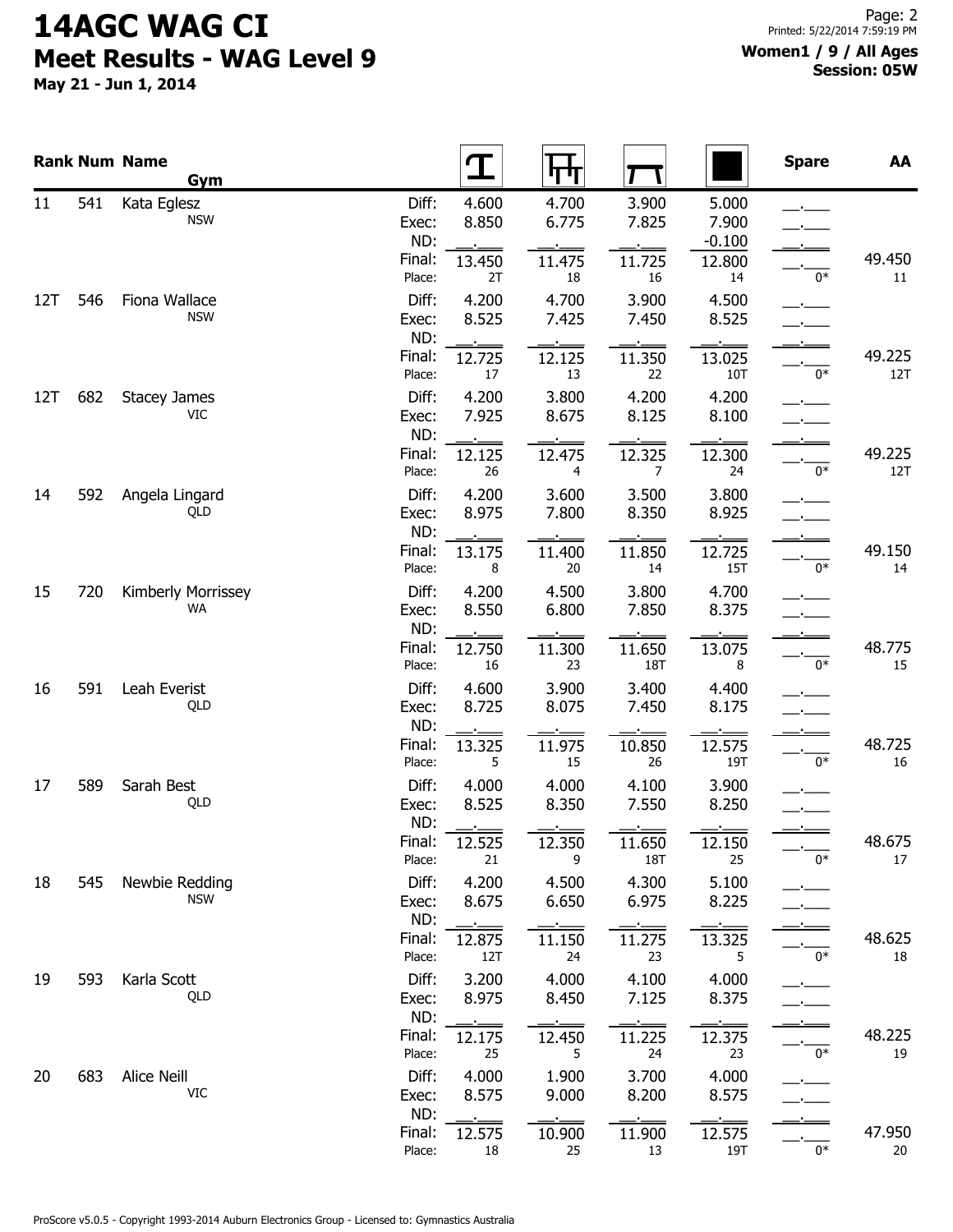May 21 - Jun 1, 2014

|    |     | <b>Rank Num Name</b><br>Gym              |                       |                | पा             |                            |                      | <b>Spare</b> | AA           |
|----|-----|------------------------------------------|-----------------------|----------------|----------------|----------------------------|----------------------|--------------|--------------|
| 21 | 551 | Jessica Wye (Reserve)<br><b>NSW</b>      | Diff:<br>Exec:<br>ND: | 4.200<br>9.250 | 2.900<br>7.725 | 3.600<br>7.525             | 4.100<br>8.625       |              |              |
|    |     |                                          | Final:<br>Place:      | 13.450<br>2T   | 10.625<br>26   | 11.125<br>25               | 12.725<br><b>15T</b> | 0*           | 47.925<br>21 |
| 22 | 596 | Imogen Beardsley (Reserve<br>QLD         | Diff:<br>Exec:<br>ND: | 4.200<br>8.275 | 3.300<br>6.550 | 4.500<br>8.125             | 4.500<br>8.425       |              |              |
|    |     |                                          | Final:<br>Place:      | 12.475<br>22   | 9.850<br>29    | 12.625<br>4                | 12.925<br>13         | 0*           | 47.875<br>22 |
| 23 | 595 | Rachael Armstrong (Reserv<br>QLD         | Diff:<br>Exec:<br>ND: | 2.400<br>9.300 | 3.600<br>8.925 | 4.100<br>8.025<br>$-0.100$ | 3.400<br>8.150       |              |              |
|    |     |                                          | Final:<br>Place:      | 11.700<br>30   | 12.525<br>3    | 12.025<br>11               | 11.550<br>27         | 0*           | 47.800<br>23 |
| 24 | 550 | Taylor Robertson (Reserve)<br><b>NSW</b> | Diff:<br>Exec:<br>ND: | 4.000<br>8.275 | 3.300<br>8.300 | 4.000<br>8.525             | 3.700<br>7.550       |              |              |
|    |     |                                          | Final:<br>Place:      | 12.275<br>24   | 11.600<br>16T  | 12.525<br>6                | 11.250<br>29         | 0*           | 47.650<br>24 |
| 25 | 547 | Matilde Breth-Petersen (Re<br><b>NSW</b> | Diff:<br>Exec:<br>ND: | 4.200<br>8.675 | 4.200<br>7.175 | 4.200<br>7.600             | 4.100<br>7.375       |              |              |
|    |     |                                          | Final:<br>Place:      | 12.875<br>12T  | 11.375<br>21T  | 11.800<br>15               | 11.475<br>28         | $0*$         | 47.525<br>25 |
| 26 | 684 | Logan Sharrock<br>VIC                    | Diff:<br>Exec:<br>ND: | 4.000<br>8.325 | 2.500<br>8.100 | 3.400<br>8.250             | 4.100<br>8.375       |              |              |
|    |     |                                          | Final:<br>Place:      | 12.325<br>23   | 10.600<br>27   | 11.650<br>18T              | 12.475<br>22         | 0*           | 47.050<br>26 |
| 27 | 590 | <b>Brooke Bevis</b><br>QLD               | Diff:<br>Exec:<br>ND: | 4.200<br>8.900 | 4.300<br>5.350 | 4.100<br>6.450             | 4.800<br>8.200       |              |              |
|    |     |                                          | Final:<br>Place:      | 13.100<br>10   | 9.650<br>30    | 10.550<br>28               | 13.000<br>12         | $0*$         | 46.300<br>27 |
| 28 | 543 | Ashley Kind<br><b>NSW</b>                | Diff:<br>Exec:<br>ND: | 4.200<br>8.575 | 3.100<br>8.275 | 2.600<br>6.700             | 4.100<br>7.950       |              |              |
|    |     |                                          | Final:<br>Place:      | 12.775<br>15   | 11.375<br>21T  | 9.300<br>$30\,$            | 12.050<br>26         | 0*           | 45.500<br>28 |
| 29 | 597 | Chloe Simmons (Reserve)<br>QLD           | Diff:<br>Exec:<br>ND: | 3.200<br>8.650 | 2.500<br>7.625 | 3.600<br>7.125             | 4.100<br>8.500       |              |              |
|    |     |                                          | Final:<br>Place:      | 11.850<br>28   | 10.125<br>28   | 10.725<br>27               | 12.600<br>18         | 0*           | 45.300<br>29 |
| 30 | 548 | Harriet Crowley (Reserve)<br><b>NSW</b>  | Diff:<br>Exec:<br>ND: | 4.200<br>7.625 | 4.400<br>7.050 | 2.200<br>8.225             | 3.300<br>7.525       |              |              |
|    |     |                                          | Final:<br>Place:      | 11.825<br>29   | 11.450<br>19   | 10.425<br>29               | 10.825<br>30         | $0*$         | 44.525<br>30 |